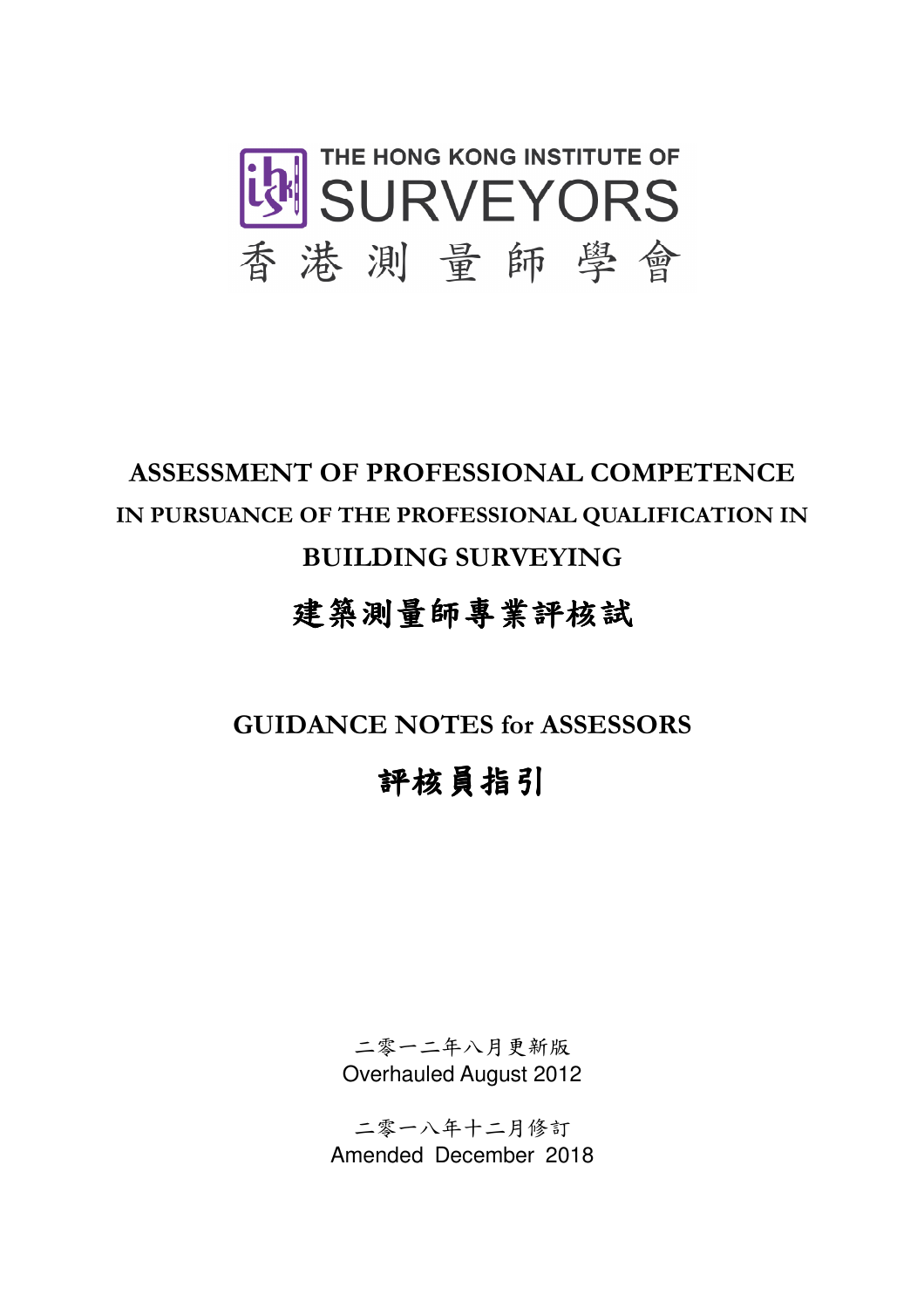#### Guidance Notes for Assessors of candidates pursuing the professional qualification MHKIS

These notes refer to and should be read in conjunction with the Rules and Guide to the Assessment of Professional Competence in pursuance of the professional qualification in Building Surveying, which was overhauled in 2012, and as may be amended from time to time.

#### **Background**

- 1. The BS APC 2012 is an overhauled regime of training and assessment for candidates pursuing professional membership (MHKIS) of the Institute. It also provides for continuous advancement of AMHKIS to corporate membership of the HKIS.
- 2. BS APC Assessors must be corporate members with at least 5 years post qualification standing. They should familiarize themselves fully and carefully with the Rules and Guide, with unmistaken understanding of the different stipulations. Any queries should be raised with the BS Divisional Education Committee. Ideally, if Assessors could also act as Counsellors, they would appreciate the reality of training and can more effectively conduct the assessments.

#### Assessors Accepting Responsibilities

- 3. When Assessors accept the invitation of the Institute to so act, truly the onus is now squarely on Assessors to guard the fort and qualify only those candidates who are up to professional standard.
- 4. It is of paramount importance that Assessors act honestly and objectively in the course of assessment. When Assessors are invited to sit on assessment panels, they should identify and report any possible conflict of interest with the candidates being assessed. Conflict of interest normally refers to personal knowledge of the candidate, personal and work relationship with the candidate, and other similar relationship with the candidate that might give rise to bias, favouritism, pre-determination, etc. In uncertain situations, Assessors should seek clarification well before the assessment sessions are conducted.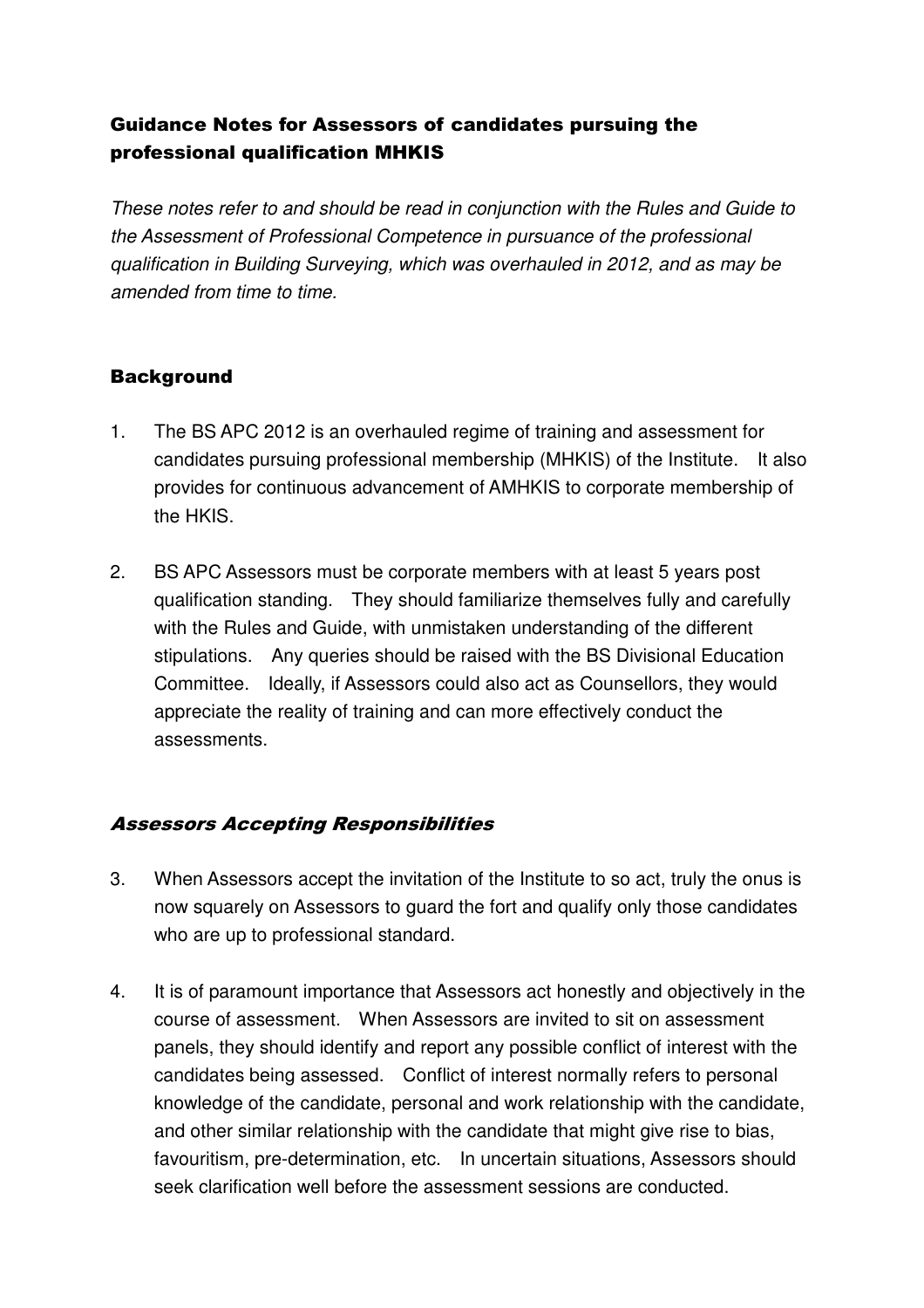5. The Institute highly appreciates the dedication of Assessors who are senior members of the profession to help maintain standards of qualifications, and to produce competent new blood to meet future challenges and opportunities. Assessors should therefore also keep themselves updated with relevant technological innovations and social changes and advancements, just as they would expect the candidates to do so. Assessors are also encouraged to continually improve themselves in the art and technique of conducting interviews and assessments, which is, after all, not the basic skills of Building Surveyors.

#### APC Training

- 6. Based on the different natures of academic achievement, candidates entering the profession will undergo the corresponding period of training. During the course of training, they will select which route to meander for their desired career pursuit.
- 7. When candidates come forward for assessment, Assessors must receive them at par for their chosen main stream practice, either in Building Control, Projects & Development, or Maintenance & Rehabilitation. The different courses or lengths of training should not mitigate the depth of assessment.

#### **Assessments**

8. The assessments leading to the qualifications of MHKIS comprise the Practical Task and the Final Assessment.

#### **Practical Task**

- 9. The Practical Task is normally conducted in November every year. In anticipation of too many candidates coming forward at the same time, another Practical Task may be conducted in May. Assessors should be alert of the relevant dates and be prepared to fully participate in the exercises.
- 10. The Practical Task is an authentic project requiring substantive building surveying input for a "site" in respect of which the "problem" is set. Normally on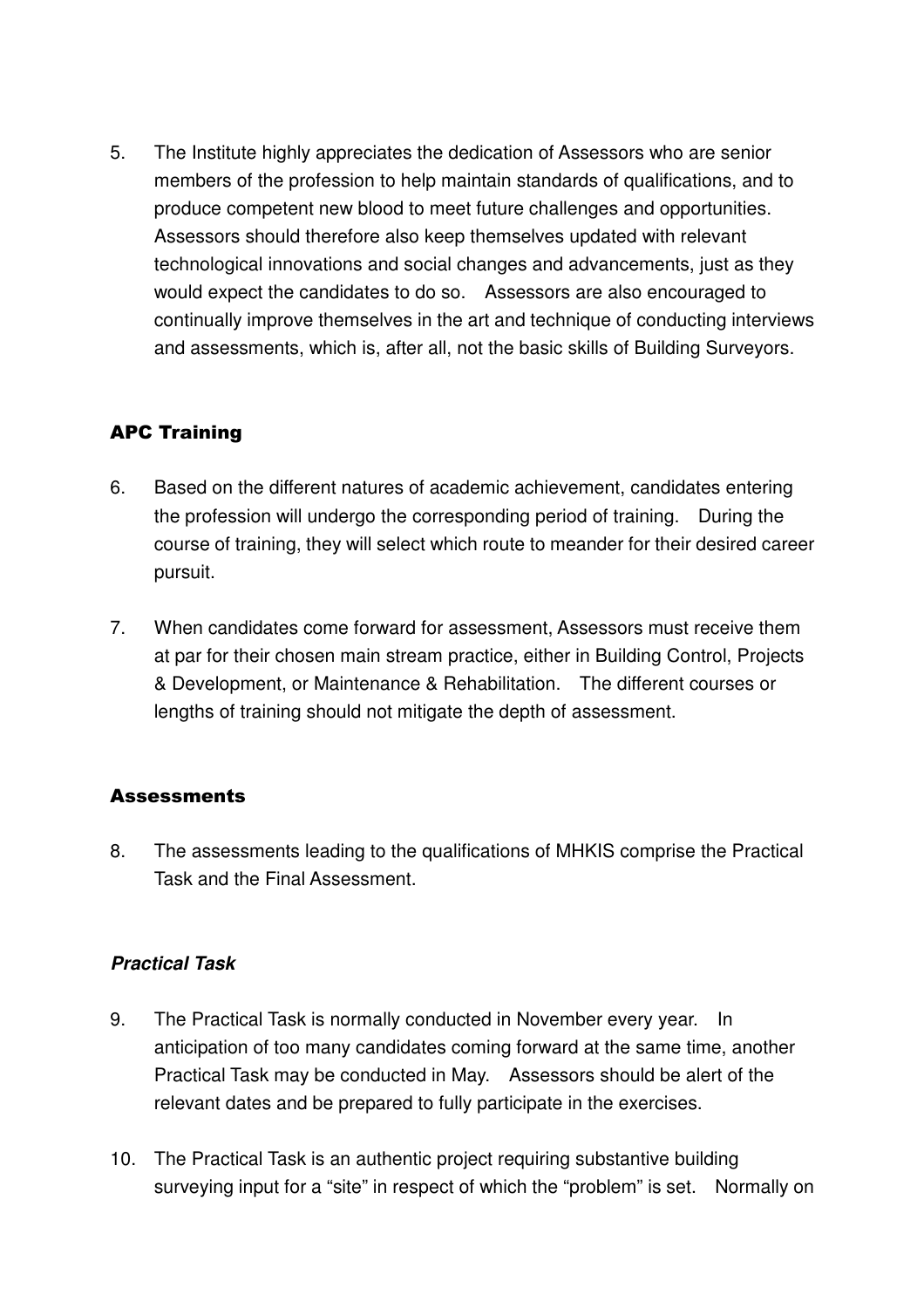day 1, candidates will be allowed to visit the "site" in the morning, while Assessors may visit the "site" in the afternoon. Assessors are encouraged to make every effort to familiarize themselves with the actual site conditions vis-à-vis the "problem" (which will also be disseminated to the Assessors early in day 1) in order that they may realistically conduct the assessment interview when candidates present their findings and solutions in day 4 at the "centre".

- 11. In order that the interviews for all candidates may be conducted and completed on day 4, very often as many Assessors as the number of candidates undertaking the Practical Task will be required. Day 4 will normally be a Saturday and Assessors are sincerely requested to set aside the whole day for such exercise as far as practicable. Past experience revealed that, as we will be having veteran and new assessors for the exercise on any such occasion, it is a golden opportunity for BS members to get together to renew acquaintances and to make new friends.
- 12. The interview panel will normally consist of a chairman and 3 assessors. The panel chairman conducts and controls the interview sessions while the assessors will take turn to evaluate the performance of the candidate normally in pre-set areas of knowledge and practices.
- 13. In order to maintain consistency in approach and emphases, notes on the "problem" will normally be handed out to panel chairmen and assessors, normally, and as far as practicable, during a briefing session conducted immediately before the start of the interviews. Assessors must therefore be punctual and arrive at the "centre" on time. As a guide, the relevant marking scheme for the task will be provided.
- 14. It is expected candidates will assume the role of consultants in working out the solutions, where they may seek expert advice from different other consultants on specific issues. Assessors should not be surprised if they receive similar or identical scripts from different candidates. However Assessors must ensure that the candidates understand their scripts well and be able to present and defend their solutions with their own thoughts and ideas.
- 15. The Task problem will be different from year to year, and often depends on what "site" can be secured for the exercise. Assessors must not presume that it is always a condition survey plus a design and build project. After all, the Practical Task is not an examination that will derive prototype answers. It must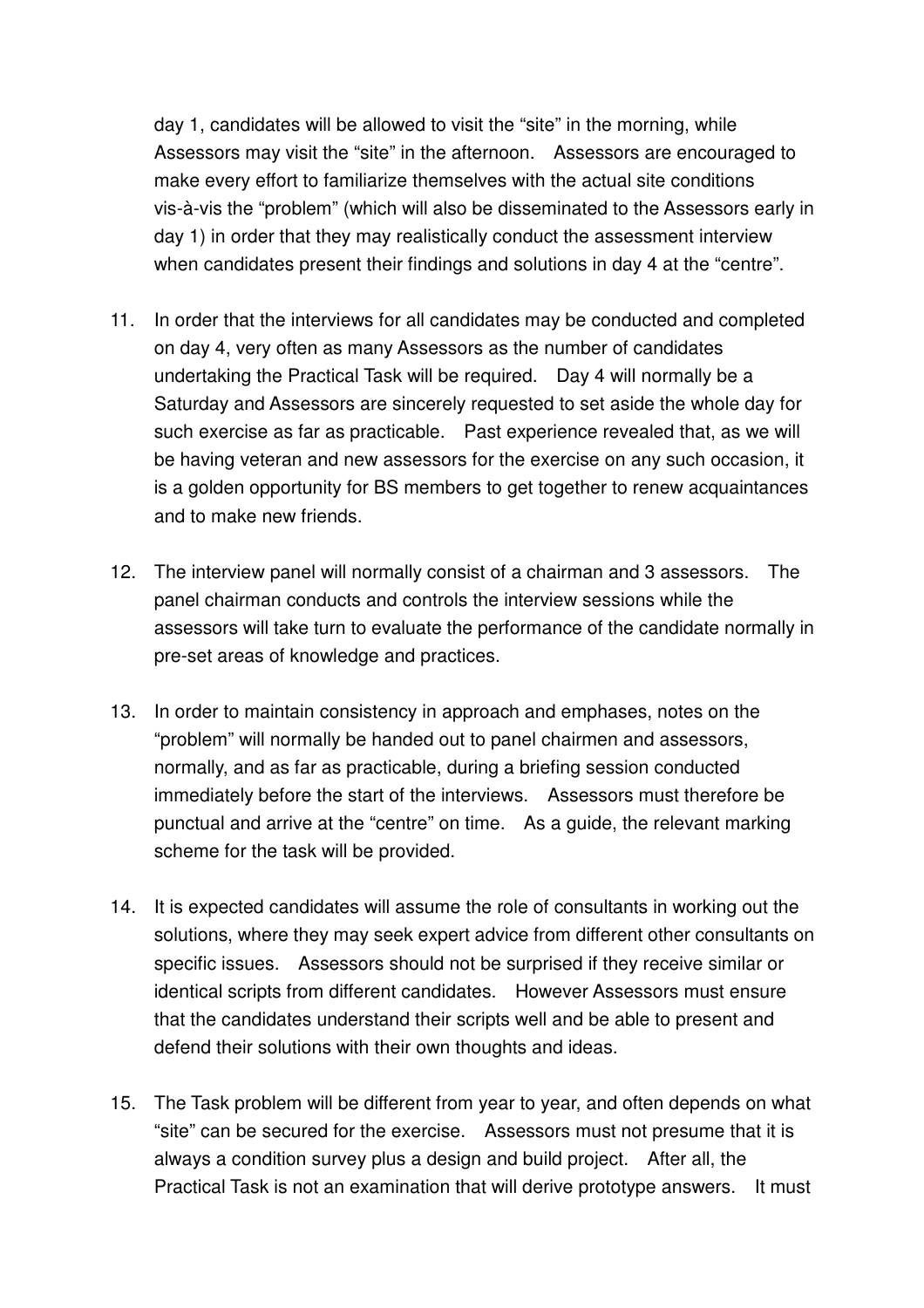be reiterated that the Practical Task is an authentic problem that Building Surveyors may encounter in their daily practices, and solutions may invariably be different amongst different consultants.

- 16. Assessors must pay particular attention to the Task problem and be alert to how the problem is set, as if they are receiving the same assignment from their clients in real life practice.
- 17. When candidates present their findings and solutions on day 4, they will act in the capacity of consultants and Assessors must act as if they are the clients. It is reiterated that the Practical Task is not an examination and Assessors are not examiners. Assessors should receive and assess the submissions as presented. While assessors may challenge the validity and appropriateness of the findings and solutions, they should not insist on getting the answers they consider to be correct. It is more important to assess the candidates' approach to problem solving of the specific assignment, rather than the absolute or final solution to the problem.
- 18. Assessors should confine their assessment within the bounds of the marking scheme and should not go beyond the Task problem. Their comments and adjudication must be task specific as per the problems set. It must be reiterated that this is not the occasion for comprehensive assessment of the overall competence of the candidates, but more precisely, to adjudicate whether the candidate can discharge the specific assignment set out in the Task problem alone.
- 19. Candidates always expect to be advised of their performance and how well or how badly they discharge their task duties. Assessors' comments will therefore be conveyed to the candidates, and such comments and observations should be task specific, precise and succinct.

#### **Final Assessment**

20. Final Assessments are conducted throughout the year as soon as applications are received. In their applications for Final Assessment, candidates will include the Summary of Experience and the Synopsis of Structured Learning. The second copies of the Self Assessment Report submission forms (Form APC3/BS) will also be included. These additional documents are presented as evidence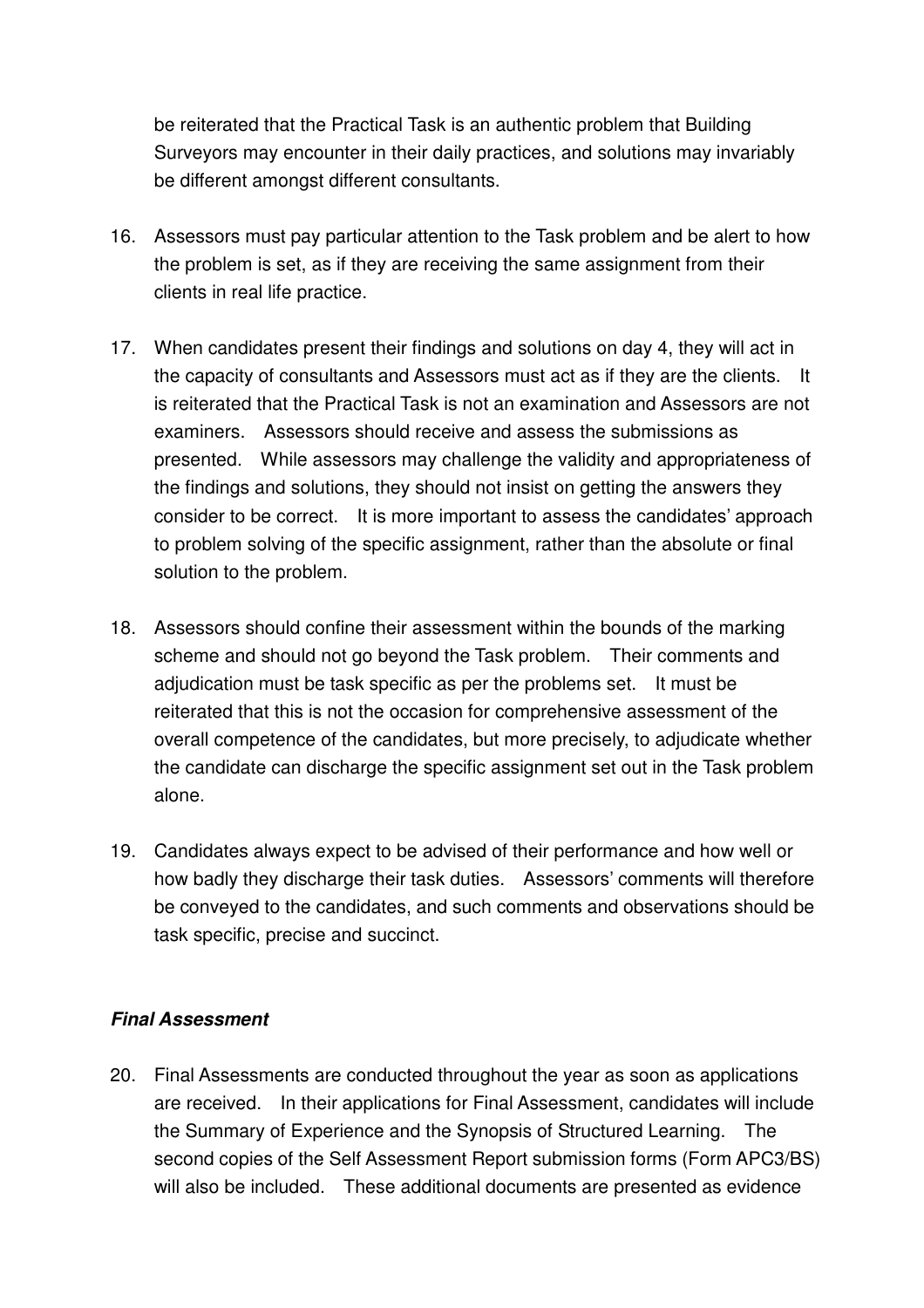and illustrations. They are not meant to be assessed but just to help assessors realize the training history of the candidates, including their emphases and specialties. The assessment is solely via the viva voce interview.

- 21. The Summary of Experience is the full record of the candidate's training which should indicate his emphasis in building surveying experience and preparedness for his main stream practice. Assessors may single out interesting episodes and ascertain the depth of the candidate's personal involvements in the projects.
- 22. The Synopsis of Structured Learning is an account of the candidate's voluntary self-learning. Assessors should ascertain the sufficiency of time spent and the relevance of such learning activities in complementing the core competences. Assessors may also single out interesting episodes and ascertain the nature of the candidate's learning.
- 23. The copies of the Form APC3/BS will reflect the monitoring of the candidate's counsellor and his advice given during the course of the candidate's training.
- 24. The interview panel will normally consist of a chairman and 3 assessors, preferably from different main stream practices and from different organizations. The panel chairman conducts and controls the interview sessions while the assessors will take turn to evaluate the professional competences of the candidate in all areas of professional practice and in ethics.
- 25. The Final Assessment is indeed the only opportunity for candidates to demonstrate their overall competences before they are qualified. They must be conversant in their chosen main stream practice with sufficient in-depth practical experience and expertise, and they should also have acquired reasonably balanced working experience in all the other areas of the core competences. The panel chairman should therefore ensure that the evaluation is evenly spread over the various competences.
- 26. Normally a Final Assessment interview should be conducted within an hour including the making of a decision. Before the interview, the Assessors should have a preliminary idea of the background of the candidates. Time should not be unduly wasted for the candidates to elaborate on their training, as the relevant information is already presented in their submitted supporting documents. Assessors should aim at finding out how much the candidates know and can perform particularly in their chosen mainstream practice, rather